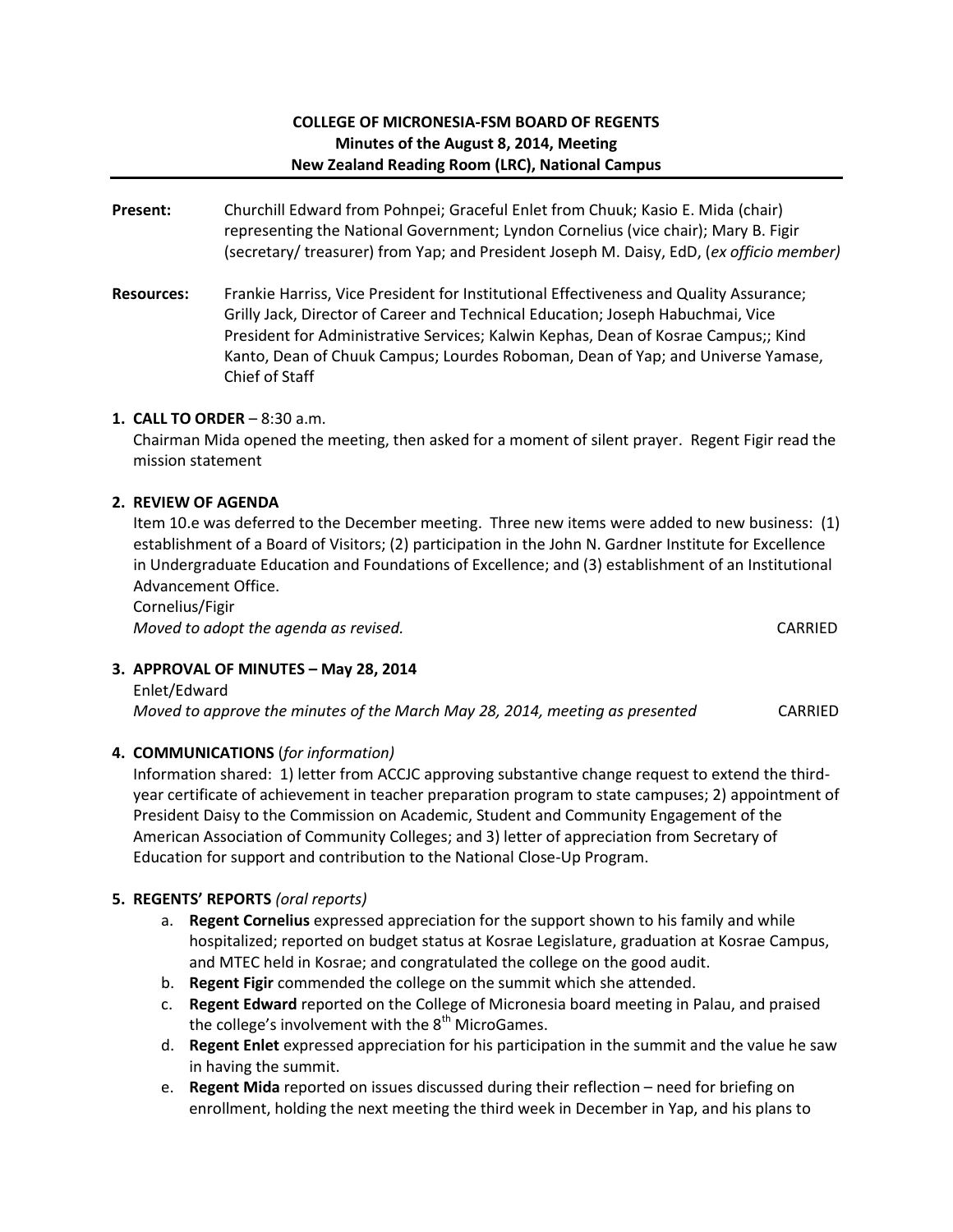step down as chair at the next meeting; five-year donation of \$250,000 from his company (Micronesian Registration Advisors, Inc.) to establish a Center for Entrepreneurship; new relationship with Sophia University in Japan; and benefits gained from attending the AGB workshop.

### 6. **PRESIDENT'S REPORT** (oral reports)

**7. OLD BUSINESS**

a. **President:** President Daisy briefed the Board on the AGB workshop; continuing work with Wilson Hess; foundation proposal to ADB for scholarship fund; vision for new relationship with Sophia University; proposed concept framework to JEMCO; updates on community health center and small business development center; donor for the center for entrepreneurship; AANAPISI designation and impact; comprehensive security and safety program assessment; comprehensive program review of business office; building internal capacity; Foundations of Excellence; alumni association; and institutional advancement office. Vice President Habuchmai further reported on the concept paper and preparations for the JEMCO meeting. Vice President Harriss further reported on internal capacity building through the grant from Land Grant: VPIA and assessment coordinator attended an assessment institute, VPIEQA attended AACC conference and HERS leadership institute for women leaders; and Dean Kanto attended a Harvard leadership program.

|    | Edward/Cornelius                                                                 |                |
|----|----------------------------------------------------------------------------------|----------------|
|    | Moved to have the rest of the reports placed on a consent agenda.                | <b>CARRIED</b> |
|    | 7. OLD BUSINESS                                                                  |                |
| а. | <b>Outstanding board directives</b>                                              |                |
|    | Status of outstanding directives was provided.                                   |                |
|    | 8. NEW BUSINESS                                                                  |                |
| a. | <b>Policy on Remittance of Proceeds from By-Products</b>                         |                |
|    | Cornelius/Edward                                                                 |                |
|    | Moved to approve the policy on remittance of proceeds from by-products.          | CARRIED        |
|    | b. Closed Circuit Television (CCTV) Monitoring and Recording Policy              |                |
|    | Edward/Figir                                                                     |                |
|    | Move to approve the policy on use of closed circuit television (CCTY) system     |                |
|    | within the college campus and facilities for security and investigation purposes |                |
|    | effective immediately.<br>(1 abstention) CARRIED                                 |                |
|    | c. Cycle of review for all college policies                                      |                |
|    | Enlet/Cornelius                                                                  |                |
|    | Moved that all college policies be reviewed in five-year cycles.                 | <b>CARRIED</b> |
|    | d. Fundraising account                                                           |                |
|    | Edward/Enlet                                                                     |                |
|    | Moved to approve the use of \$5,000 from its fundraising account to launch       |                |
|    | the Alumni Association and another 50/50 raffle and to transfer remaining        |                |
|    | funds at the end of the fiscal year to the COM-FSM endowment fund.               | CARRIED        |
|    | e. Investing a percentage of cash                                                |                |
| f. | Edward/Figir                                                                     |                |
|    | Moved to conditionally approve investing cash at Citi Bank per scenario 2        |                |
|    | (20% U.S. large stocks; 10% international stocks, 50% U.S. interim bonds)        |                |
|    | pending update from Dan Roland.                                                  | CARRIED        |